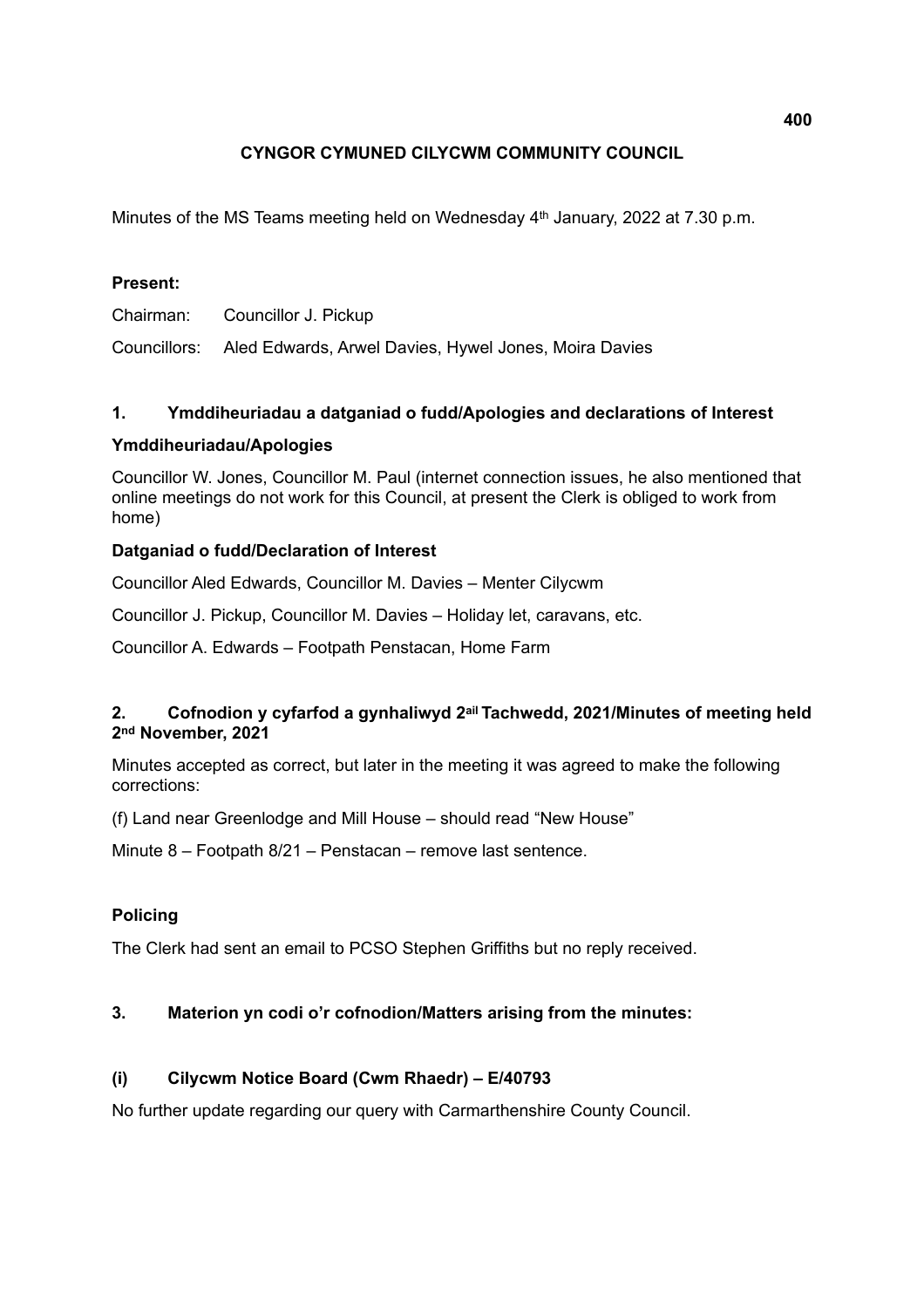The Clerk to contact Mr John Morgan regarding repairs to the Notice Board and Councillor J. Pickup agreed to meet him on site. The Clerk to write a letter to Mr Morgan and include a copy to the Chairman.

Councillor M. Davies reported that the Notice Board in the Play Area had fallen down, it was agreed to ask Mr Morgan to repair/put it back in place.

## **(ii) Water Supply Cilycwm**

Mr Steffan James, Dwr Cymru, had agreed to attend a meeting on the 25<sup>th</sup> January, 2022. This date was accepted and the Clerk to inform members of the Community Council regarding the time and venue.

# **(iii) Broadband**

This was discussed and it was noted that the work in Llansadwrn had been approved, and also the Mast near Cilycwm had been turned on and installation in people's homes will cover a large area.

An email/statement had been received from Mr Gareth Jones which stated "Thank you for your continued patience whilst we work through the final approvals for funding for your project with us. We've been able to submit your project for approval for government funding

from the Building Digital (UK) (BDUK) team and they will now review the project against a set of criteria for approval.

The scheme still remains incredibly popular for communities across the UK and as such we are working with the BDUK team to process as many schemes as we can every week.

## **(iv) Holiday let, caravans, etc.**

A lengthy discussion followed regarding people who set up caravan, camping sites in Cilycwm without following correct procedure, obtaining official permission, etc. Caravans also are being left in the area unused until they no longer are needed, fall apart and therefore making the landscape look untidy. This was not only a problem in Cilycwm but throughout the County and unfortunately the Enforcement Team do not have the staff/ facilities to deal with all the complaints. The correct procedure regarding setting up a Caravan Site was discussed. It was finally agreed that a letter be sent to the Enforcement Team of Carmarthenshire County Council and asking them to be more stringent in ensuring that these types of unlawful sites were not being set up in the Area. The Clerk to draft a letter and send to the County Councillor to check its contents.

# **(v) Defibrillator for Siloh and Towy Bridge**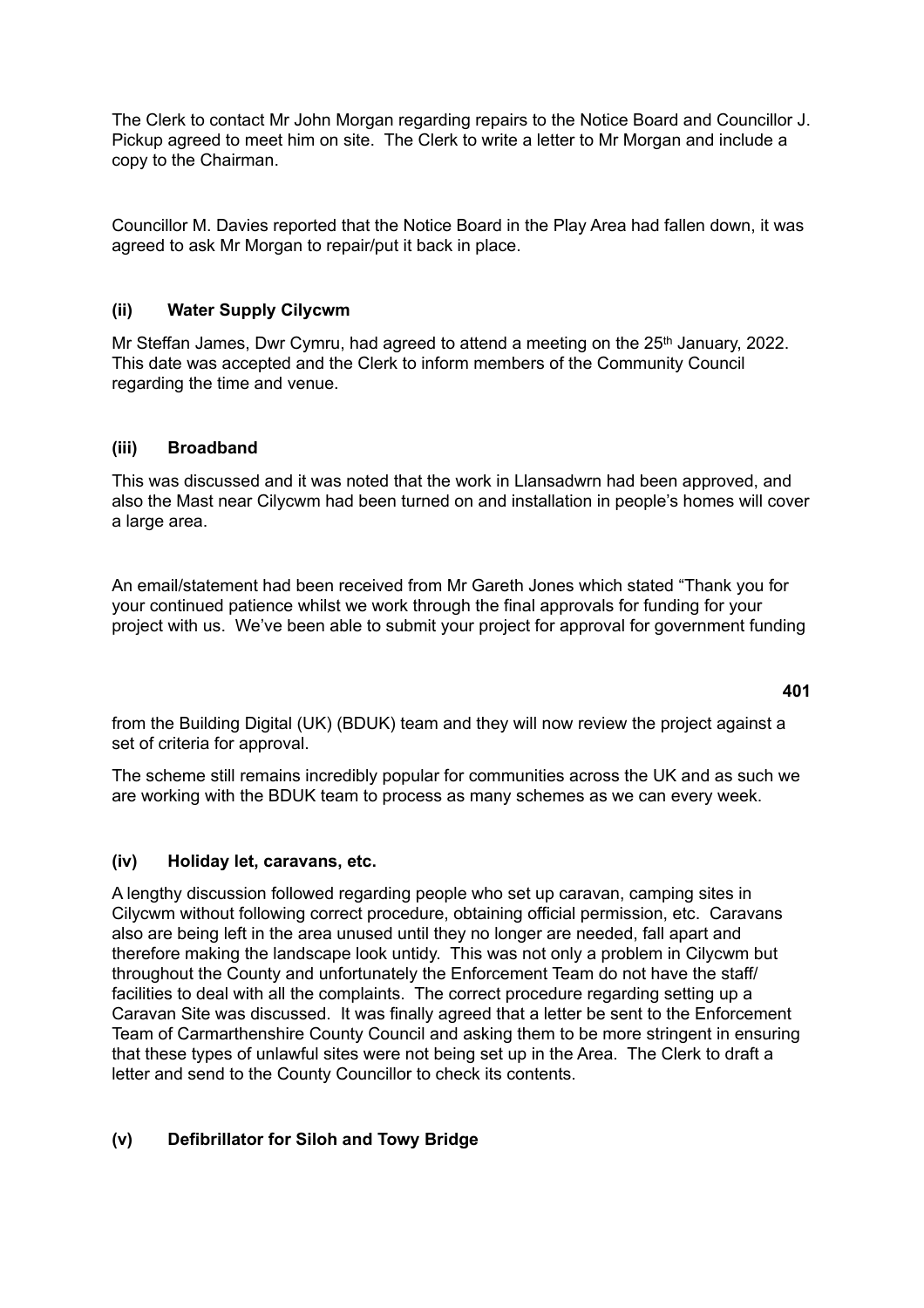The defibrillators had arrived and Councillor J. Pickup agreed to arrange the set up of the one for Towy Bridge. The Clerk to contact Councillor E. Lewis regarding the defibrillator for Siloh. When Covid-19 restrictions were removed hopefully later in the year, official training for use of the machines will be organised.

# **(vi) Litter Bins for Towy Bridge area**

The Clerk had contacted Carmarthenshire County Council and the request continued to remain with the Refuse and Cleansing Department.

# **9 (d) Salt/Grit boxes**

The sale/grit boxes had not been filled, neither had the broken box been replaced.

# **9 (f) Land near Greenlodge/New House**

This had been reported to Carmarthenshire County Council.

# **4. Gohebiaeth/Correspondence**

(i) One Voice Wales Greening 8 towns in Carmarthenshire COP2021 – toolkit for stakeholders Consultation into inquire on second homes Lottery – Jubilee Fund Planning legislation and policy for second homes and short term lets Carmarthenshire Connected Consultation Fund Digital Communication Support Officer – vacancy Defibrillator Manager – vacancy Consultation regarding Community Councillors Result of consultation – Community Council Clerks (ii) Electoral information (iii) Unpaid carers grant – CCC (iv) Well-being assessment – CCC (v) C2167 Emergency road closure (vi) Carmarthenshire CC – latest news All above sent by email) (vii) Dyfed Powys Police consultation (viii) Community and Town Council Forum – 26th January, 2022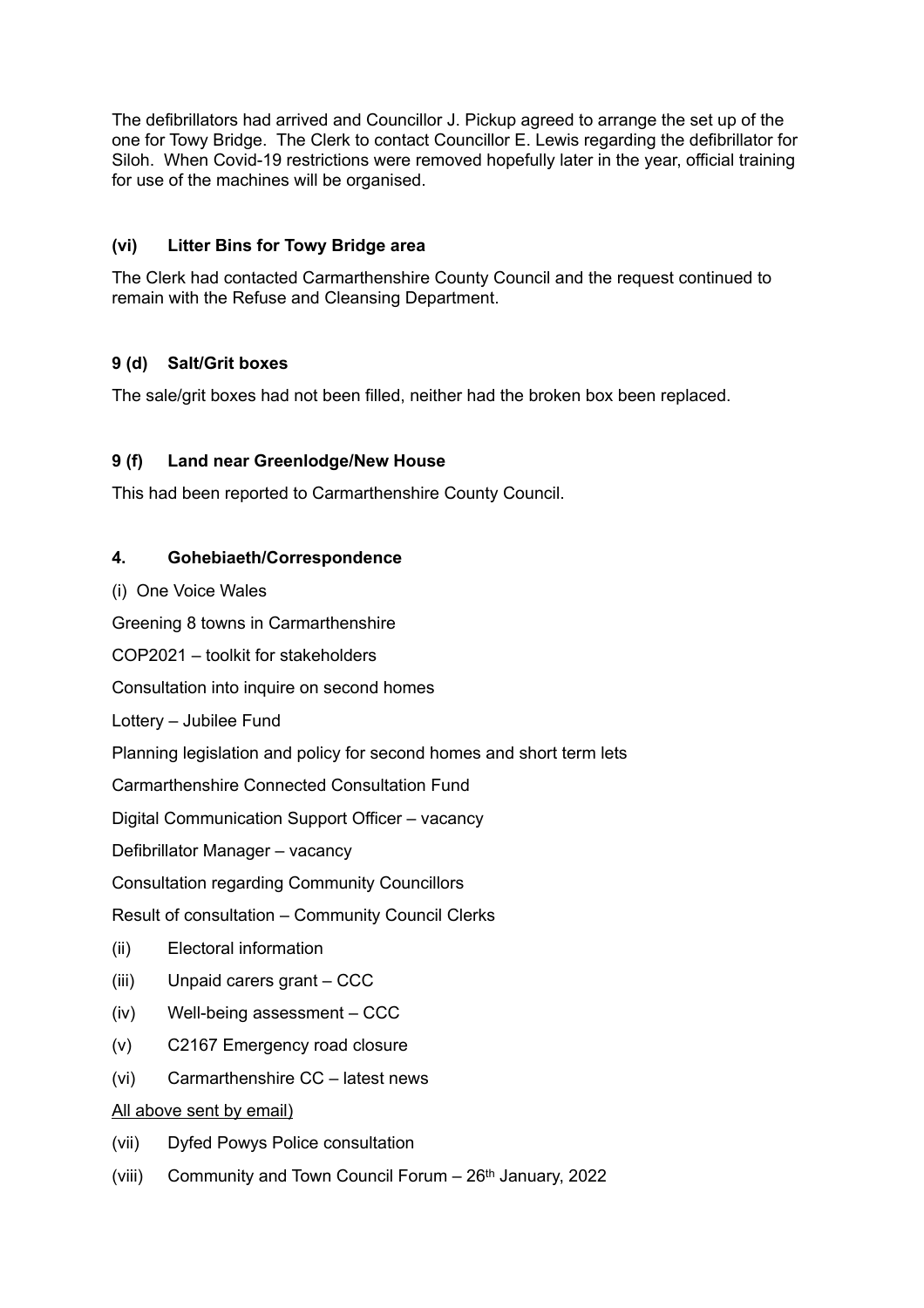#### (ix) WAG – S137 expenditure

- (x) Western Power Fuel poverty grant
- (xi) One Voice Wales meeting this evening
- (xii) Cambrian Mountain Society

A request to show slides at a Community Council meeting. This was discussed and agreed not to accept the request.

- (xiii) Dyfed Powys Police consultation "Do you feel safe in your local area"
- (vix) Queen's Jubilee

### **5. Materion Ariannol/Financial Matters**

#### **(i) Adroddiad Ariannol/Financial Report**

The Clerk had produced a Financial Report and copies had been distributed in order to discuss the Precept. This was discussed and it was agreed that it would remain at £5,000.00 this was proposed by Councillor A. Edwards and seconded by Councillor J. Pickup. The Clerk to send the appropriate form for the Chairman for signature.

#### **Audit update**

A request for further information was received from the Wales Audit Office:

(a) There was a decrease of 32% in the expenditure. An explanation had been sent previously but a more detailed explanation was required. A copy of the balance sheets for 2019/20 and 2020/2021 were forwarded.

(b) An explanation regarding the Total assets and long-term asset figure. Again, copies of 2019/2020 and 2020/2021 were forwarded.

## **(ii) Cais am Arian/Request for financial support**

Urdd Gobaith Cymru – Carmarthenshire Eisteddfod. This had already been supported by Cilycwm Community Council.

#### **(iii) Cadarnhad Taliadau/Confirmation of Payments**

Clerks Wages and expenses - £663.00 (£600.00 wages)

(£148.00 expenses includes travelling £50.00 (placing information on Notice Boards), Broadband £48.00, Postages £50.00)

HMRC - £85.00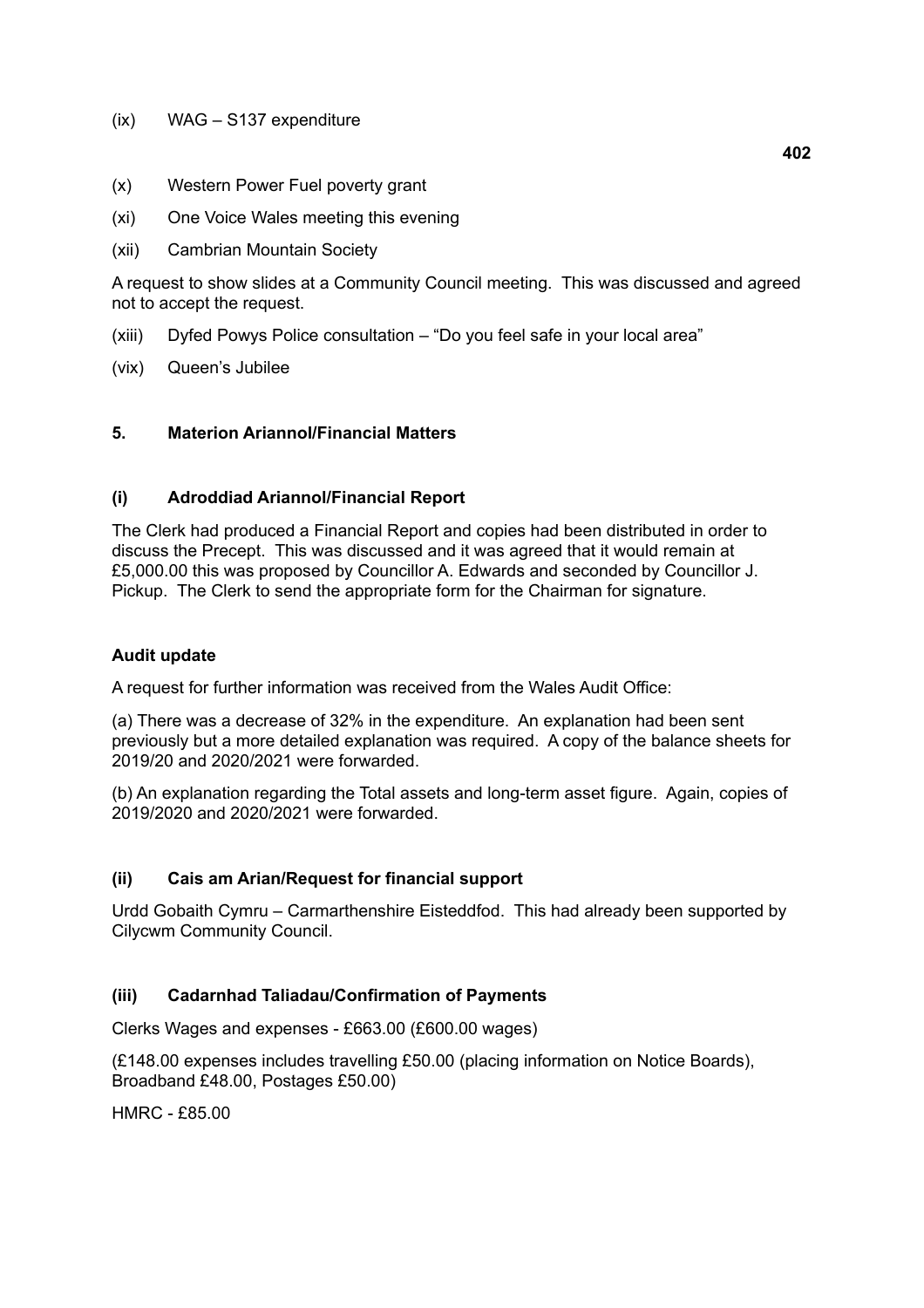The Clerk had sent £150.00 to each Community Councillor to cover internet, computer, etc. expenses. An updated report to be sent to each Community Councillor.

# **(iv) Derbyniadau/Receipts**

A precept payment of £1,666.67 had been received.

# **(v) Biliau i'w Talu/Bills for payment**

Welsh Hearts 2 defibrillators - £2,458.00.

# **6. Materion Cymunedol/Community Matters**

An exciting, very successful community event had been organised for Christmas, an advent window calendar with pictures on the windows.

Discussions were ongoing with improving the facilities at Capel y Groes with another three new members. There had been a problem with the WiFi but it was now being sorted, with a 46" TV screen, Zoom, etc. and we should see the results in a month or two. There might be a shortfall in the amount of grant that will be received but the Community Council discussed and agreed to support the package. This would be of great advantage to the Community Council. It was proposed by Councillor J. Pickup and seconded by Councillor H. Jones.

Applications had been made for a further three grants, Community Fund, Cadw and a Heritage Grant. Local donations were also being received as it was necessary to build up capital before applying for some grants. In 2019 a letter had been sent confirming the support of the Community Council this needed to be updated and re-sent. The Chairman to sign the letter and send to the Menter.

The Chairman thanked Menter Cilycwm for their work and success with the Advent Calendar windows.

## **7. Materion Cynllunio/Planning Matters**

Carmarthenshire County Council – PL/03036 – Cae Glas, Porthyrhyd, SA19 8DL – proposed alterations and extensions to dwelling.

Carmarthenshire County Council – PL/3129 – Penstacan, Cilycwm – two single storey side extensions and internal alterations

Copies of the above had been sent to everyone with no comments/issues to report.